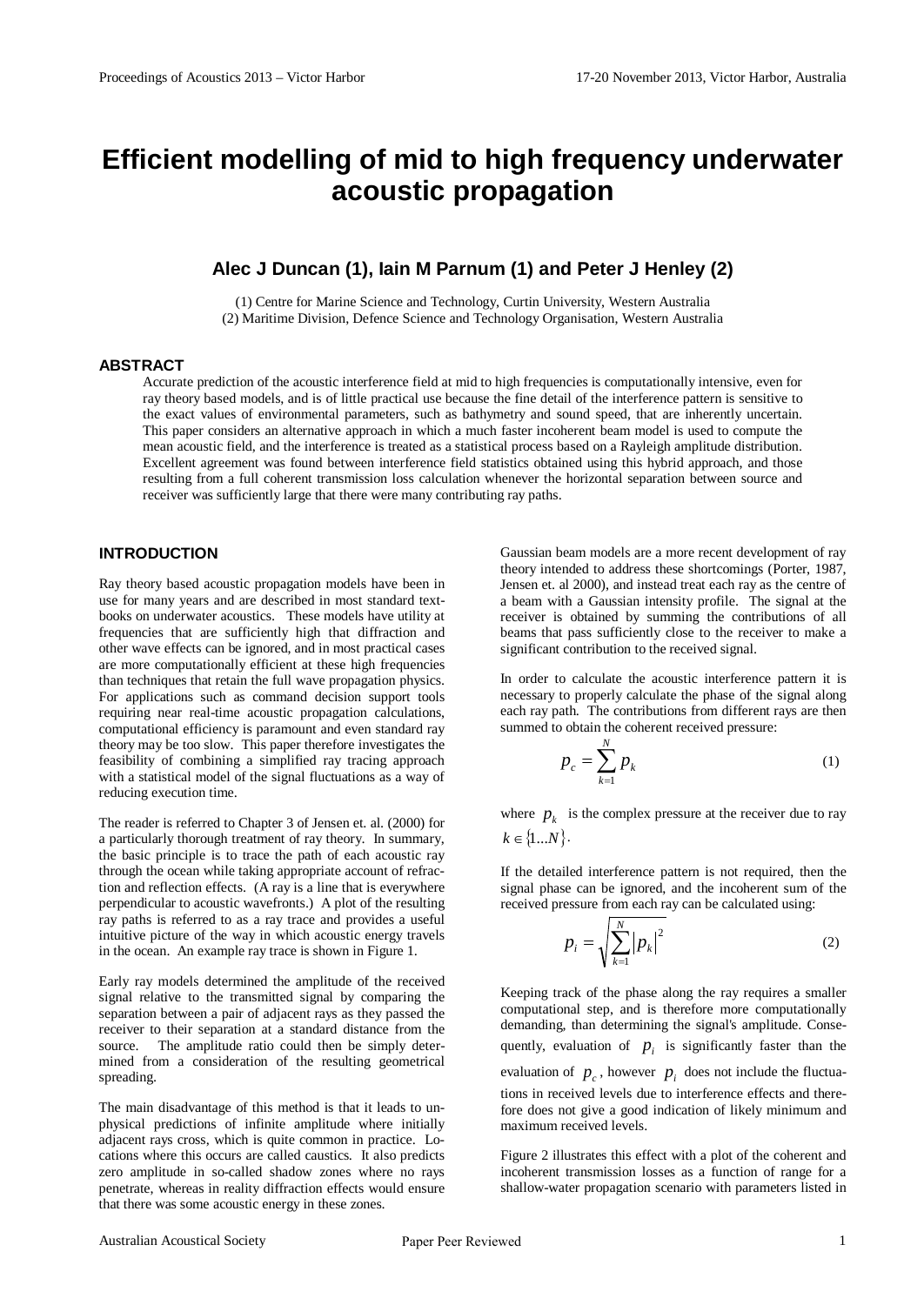Table 1. (The seabed was modelled as a fluid.) Here the coherent transmission loss is defined as:

$$
TL_c = -20\log_{10}\left(\frac{|p_c|}{|p_1|}\right) \tag{3}
$$

and the incoherent transmission loss as:

$$
TL_i = -20\log_{10}\left(\frac{p_i}{|p_1|}\right) \tag{4}
$$

where  $p_1$  is the source pressure referred to a distance of 1 m from the source.

Tests carried out by the authors (Parnum and Duncan, 2008) using the Gaussian beam tracing model, BELLHOP (Porter, 2011), indicated that a coherent transmission loss calculation typically took 3.3 times longer than an incoherent transmission loss calculation using the same number of beams. Depending on the accuracy required, there was still further scope for speeding up the incoherent calculation by reducing the number of beams.



**Figure 1.** Ray trace plot for the test scenario described in Table 1. The broken horizontal black line is at the receiver depth. The solid black line is the seabed.



**Figure 2.** Comparison between coherent (blue) and incoherent (yellow) transmission loss at a frequency of 7 kHz for the shallow water propagation scenario described in Table 1 and Figure 3.

The results in figures 1 and 2 were calculated using BELLHOP. As well as coherent and incoherent transmission loss, BELLHOP can calculate what is referred to as the semicoherent transmission loss. This is the incoherent transmission loss with the effect of the interference between the direct and surface reflected paths included by an analytic modulation of the beam amplitudes. However for a source many wavelengths deep, as in this case, the incoherent and semicoherent transmission loss curves are indistinguishable.

|  | <b>Table 1.</b> Test scenario parameters |
|--|------------------------------------------|
|  |                                          |
|  |                                          |

| <b>Table 1.</b> Test section to parameters |                                       |  |  |
|--------------------------------------------|---------------------------------------|--|--|
| <b>Parameter</b>                           | Value                                 |  |  |
| Acoustic frequency                         | 7 kHz                                 |  |  |
| Source depth                               | 60 <sub>m</sub>                       |  |  |
| Receiver depth                             | 80 <sub>m</sub>                       |  |  |
| Water depth                                | 100 $m$ to 140 $m$ (Fig.              |  |  |
|                                            | 1)                                    |  |  |
| Maximum range                              | 10000 m                               |  |  |
| Water column sound speed                   | Downward refract-                     |  |  |
|                                            | ing $(Fig. 3)$                        |  |  |
| Water column density                       | $1024 \text{ kg} \cdot \text{m}^{-3}$ |  |  |
| Seabed sound speed                         | $1750 \text{ m.s}^{-1}$               |  |  |
| Seabed attenuation                         | $0.8$ dB. $\lambda^{-1}$              |  |  |
| Seabed density                             | 1941 kg.m                             |  |  |



**Figure 3.** Sound speed profile for the test scenario used in this paper.

As mentioned above, this study explores the concept of treating the signal fluctuations due to destructive and constructive interference as a random process superimposed on the incoherent or semicoherent transmission loss. This allows the probability of a received level being exceeded at a given range to be determined by a relatively fast incoherent transmission loss calculation, followed by a consideration of the appropriate probability distribution. A justification for pursuing this approach is provided by figures 4 and 5, which show expanded views of two sections of Figure 2. There are substantial fluctuations in the incoherent transmission loss due to the ray convergence zones seen in Figure 1, but in most cases the coherent transmission loss tracks these fluctuations.

## **STATISTICS OF AMPLITUDE AND SIGNAL LEVEL FLUCTUATIONS**

The statistics of the acoustic inteference field were considered in detail by Dyer (1970). The fundamental concept is that if sound arrives at a receiver via a sufficient number of different paths with a random phase relationship then the combined signal's in-phase and quadrature components will be Gaussian distributed, its amplitude fluctuations will be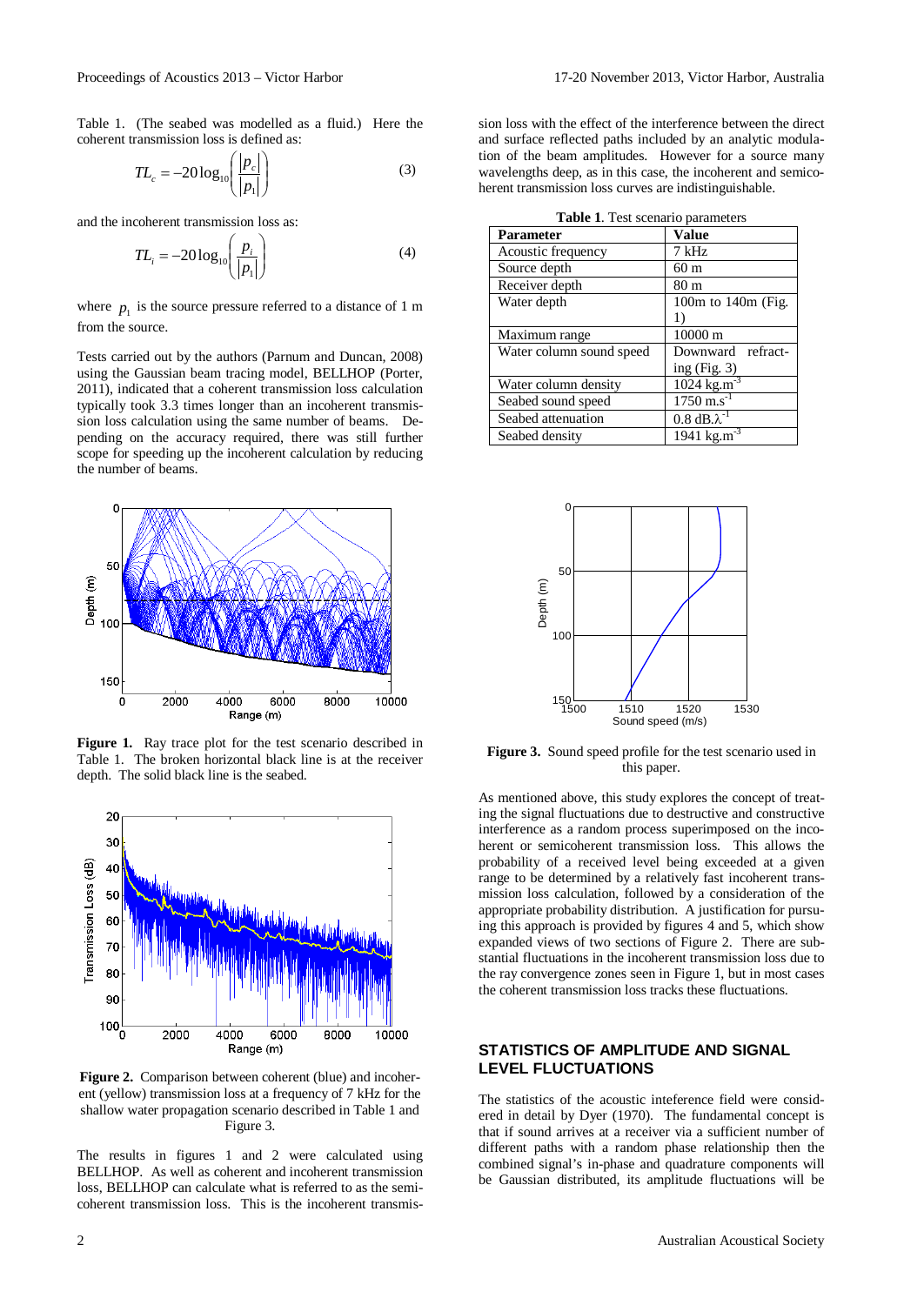Proceedings of Acoustics 2013 – Victor Harbor 17-20 November 2013, Victor Harbor, Australia

Rayleigh distributed; and the signal level (in decibels) will be log-Rayleigh distributed (Shepherd & Milnarich Jr 1973).



**Figure 4.** Expanded view of Figure 2 showing only ranges from 1000m to 2000m.



**Figure 5.** Expanded view of Figure 2 showing only ranges from 3000m to 4000m.

The probability density function (PDF) of a Rayleigh distribution is defined by Equation (5).

$$
f(x \mid b) = \frac{x}{b^2} \exp\left(\frac{-x^2}{2b^2}\right) \tag{5}
$$

Where the probability density of  $x$  is computed for the value of the Rayleigh parameter, *b*.

The mean of the Rayleigh distribution is:

$$
\mu_R = b \sqrt{\frac{\pi}{2}} \tag{6}
$$

When converting an amplitude measure, x, to a decibel level *y*, we apply the formula:

$$
y = K \log_{10} x = \frac{2}{\alpha} \ln x \tag{7}
$$

Where  $K = 20$  and

$$
\alpha = \frac{2\ln 10}{K} = 0.2303\tag{8}
$$

The PDF for y can be shown to be (Shepherd and Milnarich, 1973):

$$
f(y | b) = \frac{\alpha}{2b^2} \exp\left[ y\alpha - \frac{\exp(y\alpha)}{2b^2} \right]
$$
 (9)

and the corresponding cumulative distribution function is:

$$
F(y | b) = 1 - \exp\left[-\frac{\exp(y\alpha)}{2b^2}\right] \tag{10}
$$

An interesting property of the log-Rayleigh distribution is that, unlike the Rayleigh distribution, the variance is constant and is:

$$
var(y, b) = \frac{1.6449341}{\alpha^2}
$$
 (11)

For the case of  $K = 20$  the variance is 31.0 dB<sup>2</sup>, giving a standard deviation of 5.6 dB.

If the amplitude of the coherent pressure is Rayleigh distributed with a mean equal to the incoherent pressure then dividing the amplitude of the coherent pressure by the incoherent pressurewill yield a Rayleigh distributed random variable with a mean of 1, which from Equation (6) gives  $b = \sqrt{2/\pi}$ .

The probability that a received level,  $L_{RC}$ , exceeds the received level predicted using the incoherent transmission loss,  $L_{RI}$ , by more than *T* dB would therefore be given by:

$$
Pr(L_{RC} - L_{RI} > T) = 1 - F(T | b)
$$
 (12)

with  $\alpha = 0.2303$  and  $b = 0.7979$ , and where  $F(T | b)$  is given by Equation (10).

Equation (12) is plotted in Figure 6. Note that this result differs somewhat from that given in Duncan and Parsons (2011), which was based on a Rayleigh parameter of  $b = \sqrt{1/2} = 0.7071$ .



**Figure 6.** Probability that the received level exceeds the level calculated using the incoherent transmission loss by the specified number of dB. Assumes that the amplitude of the coherent pressure is Rayleigh distributed with a mean equal to the incoherent pressure.

### **TESTS WITH MODELLED DATA**

The downslope propagation scenario described above was used to test this approach. This scenario was chosen because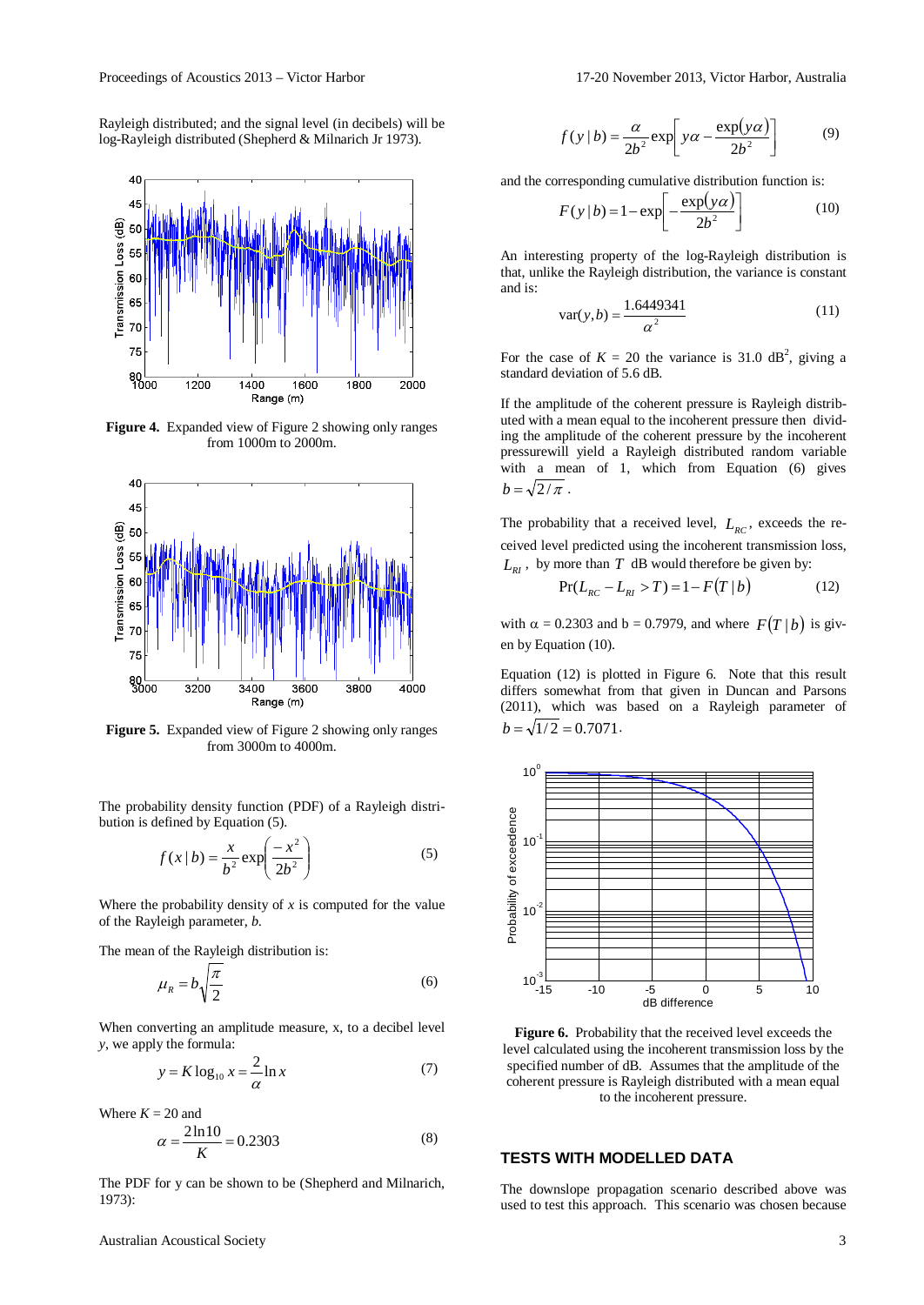the strong ray convergence features visible in Figure 1, and the resulting fluctuations in the incoherent transmission loss that are clearly seen in figures 2, 4, and 5, make this a fairly severe test case.

BELLHOP was used to calculate the incoherent and coherent received pressure for unit source amplitude as a function of range, at 1m intervals from 10m to 10km. The amplitude of the coherent pressure was normalised by dividing by the incoherent pressure and then converting to decibels to give normalised coherent received levels. The resulting levels were extracted for 100m range intervals and then histogrammed, with the histograms scaled to unit area for comparison with the expected PDF. This PDF is given by Equation (9) with  $\alpha = 0.2303$  and  $b = 0.7979$ , and has no fitted parameters.

Results are plotted in Figure 7 for a number of different ranges and show good agreement between the histograms and the expected Log-Rayleigh distribution, except in the first 100m. At this short range the received level is dominated by the direct path signal, whereas the application of the Log-Rayleigh distribution to this problem assumes many ray paths of similar amplitude, so this result is expected. The 1510 m to 1610 m range interval was chosen to demonstrate that the Log-Rayleigh distribution is a good approximation even in one of the ray convergence zones.





**Figure 7.** Histograms of normalised coherent received level (solid blue line) for the specified 100 m range bins compared to the expected Log-Rayleigh distribution (dotted black line).

Following Trevorrow (2004), we use the scintillation index, *SI*, as an indicator of whether the normalised coherent pressure is Rayleigh distributed. The scintillation index is defined as:

$$
SI = \frac{\text{var}(I)}{\text{mean}(I)^2} \tag{13}
$$

where  $I$  is the signal intensity.  $I$  is proportional to the square of the amplitude of the coherent pressure,  $p_{\rho}$ , so this is equivalent to: